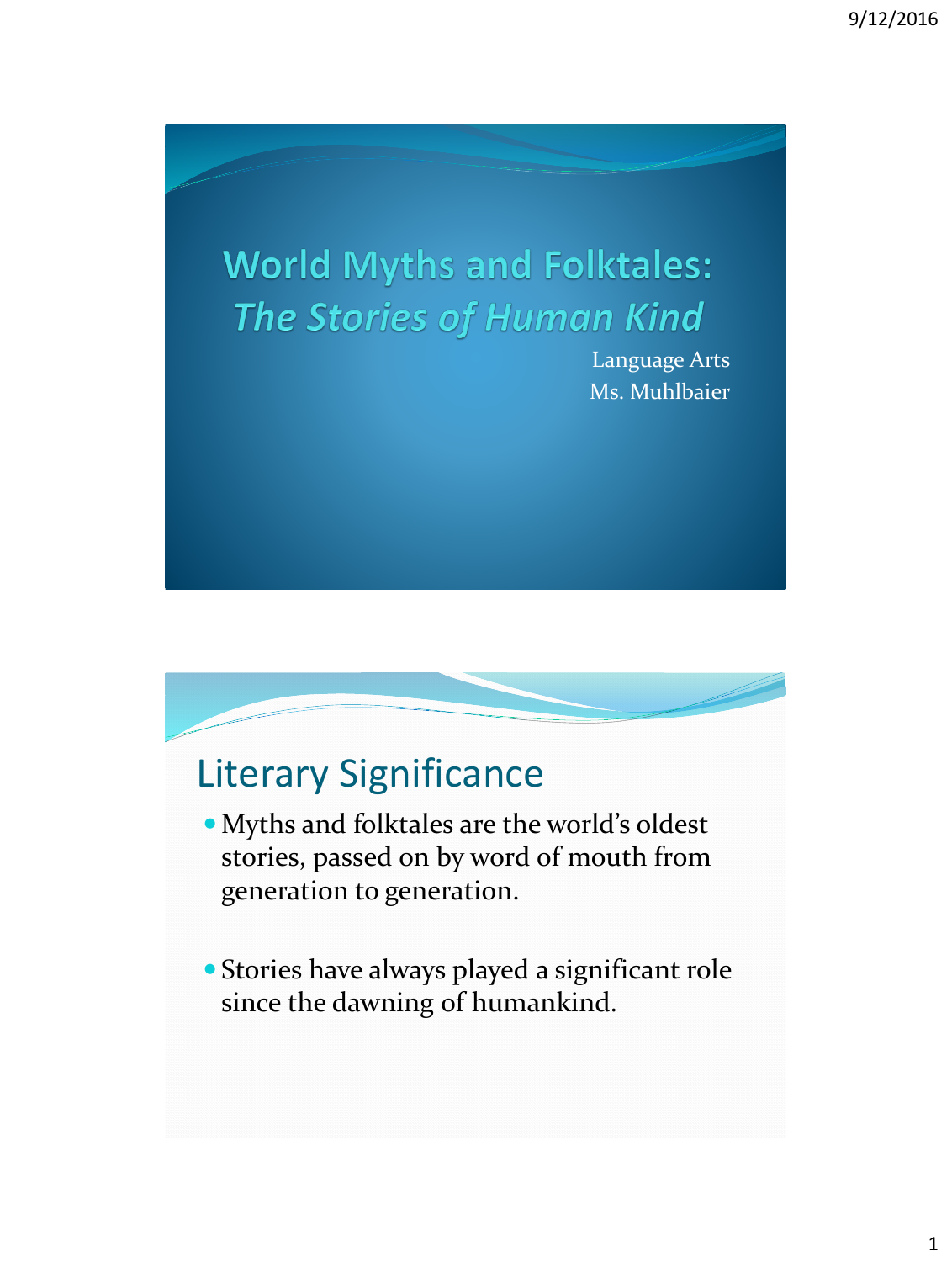## Literary Significance

- Myths and folktales remain vital to modern readers because they reveal common truths, patterns, and themes that are familiar to all ages and cultures.
- Myths explain the human experience:
	- Who we are
	- Where we came from
	- What we believe in

"…myths and folktales are in some ways even 'truer' than history." -Joseph Campbell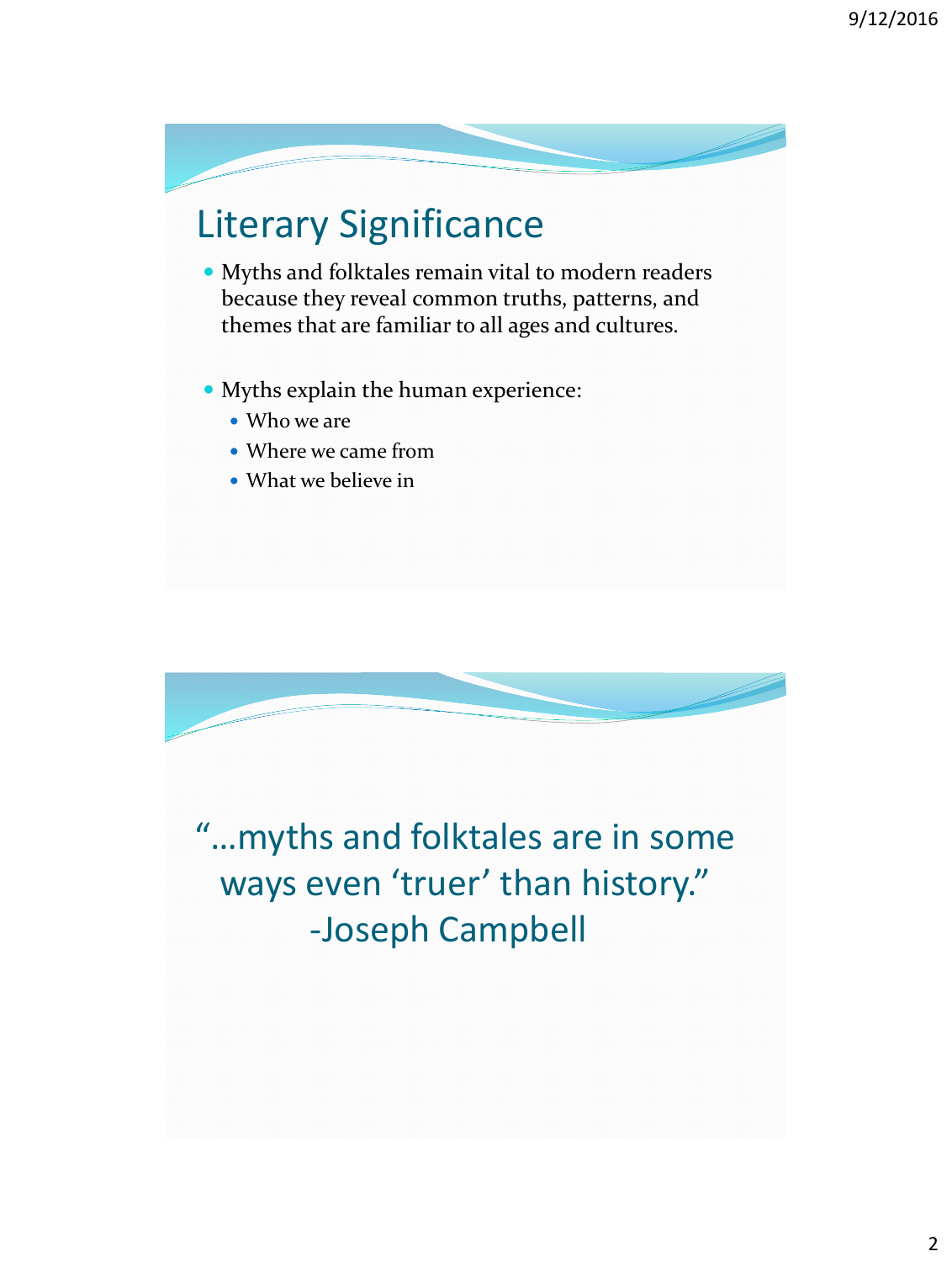## What is a Myth?

An anonymous, traditional story that explains a belief, custom, or mysterious natural phenomenon.

## Functions of Myths:

- To explain the creation of the world and universe.
- To explain the human condition: how and why people were created, why they are flawed, why there is suffering in the world, why people must eventually die, and what happens to people after death.
- To explain natural phenomena—i.e. phases of the moon.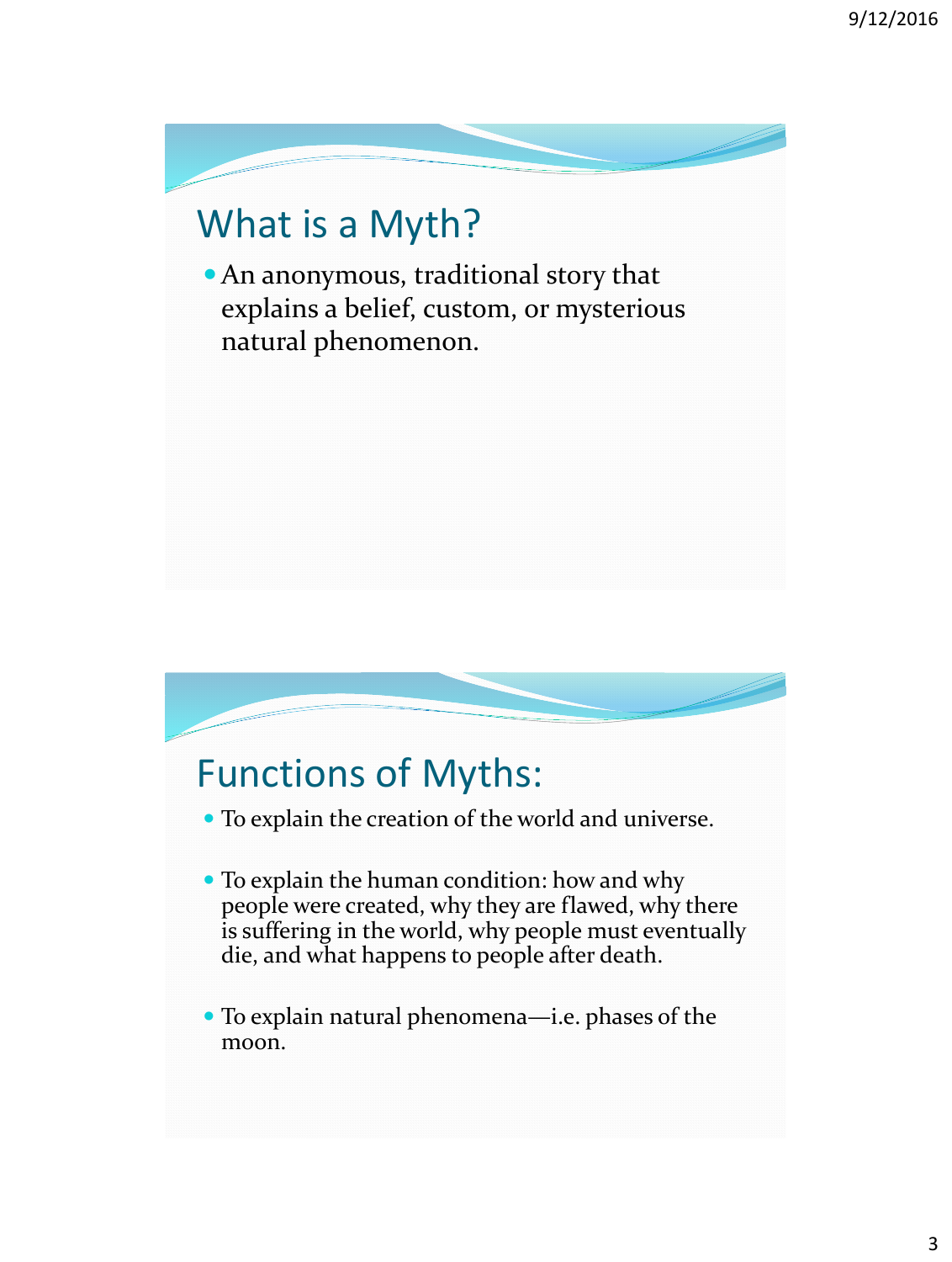



*Myths were created out of a human need to make sense of the universe and explain how the world and its inhabitants came to be.*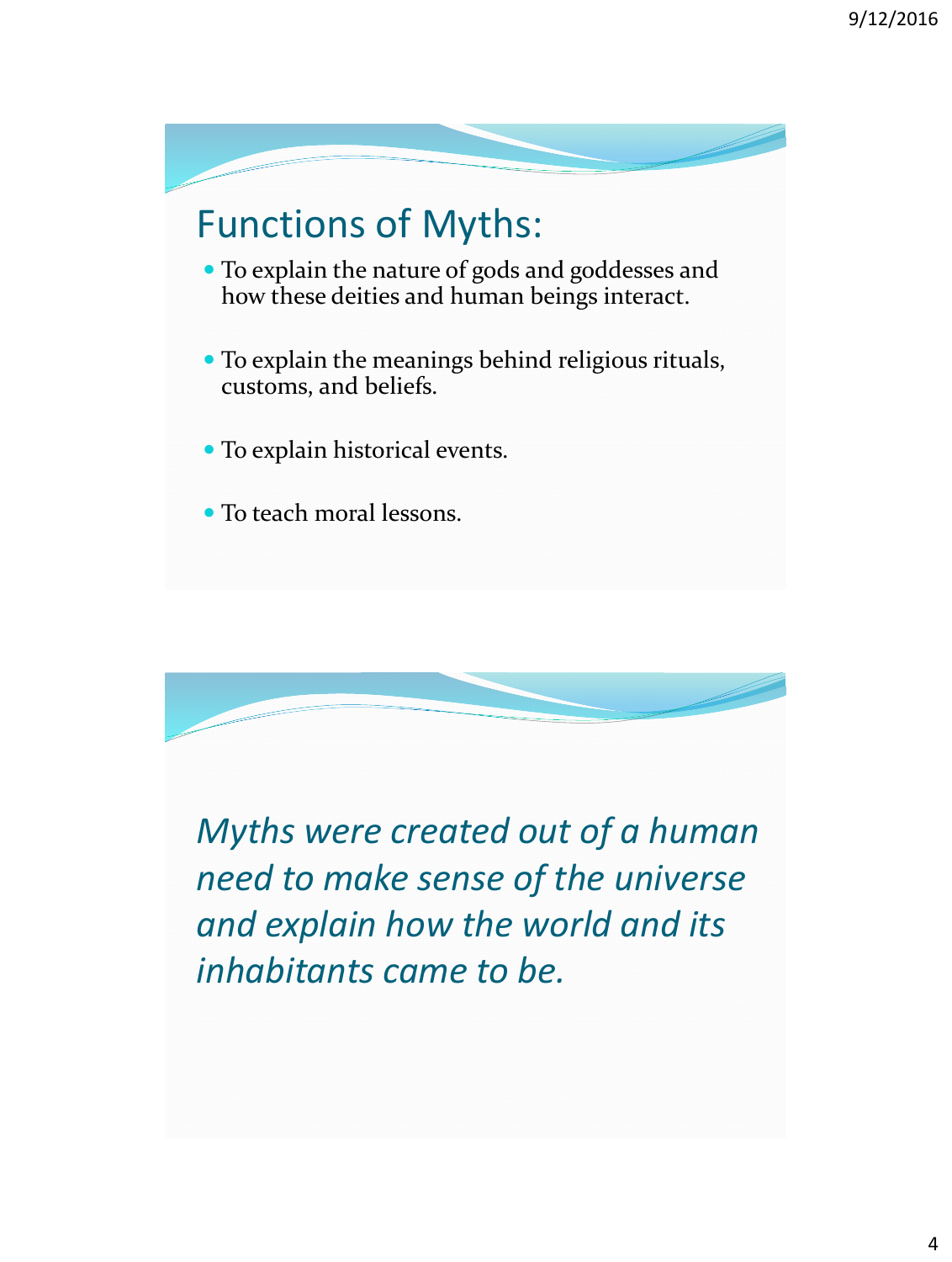## The Differences Between Myths and Folktales

- As myths were retold and retold over generations, they transformed.
- One of the storytelling forms that arose from the myth was the folktale.

#### What is a folktale?

- A story created by the "folk"—the common people—and passed along orally from generation to generation.
- Folktales include legends, fables, tall tales, fairy tales, and ghost stories.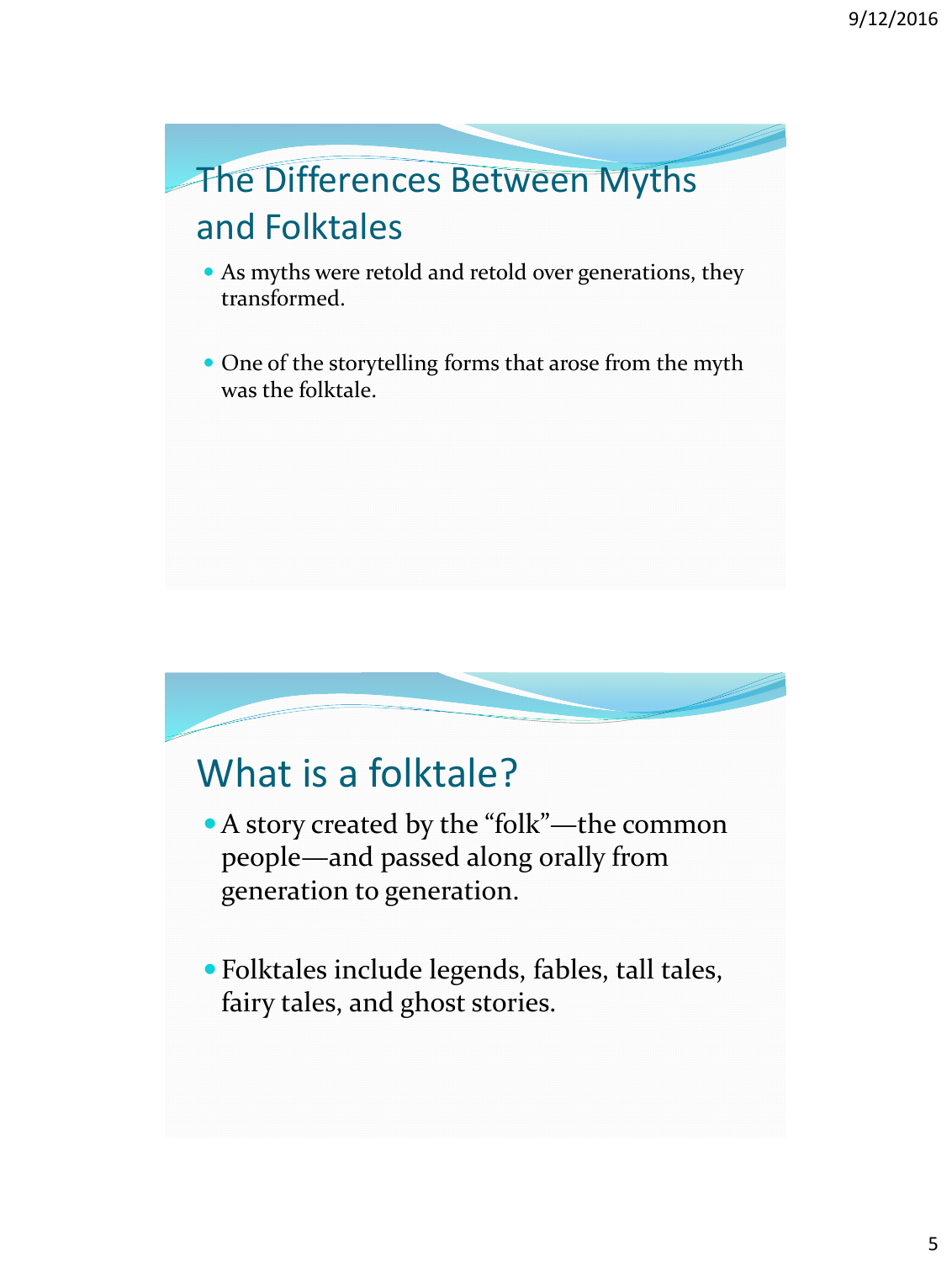### Functions of Folktales:

- Folktales, unlike myths, are secular, or nonreligious.
- Folktales were created as much for their entertainment value as for the teaching of social or moral values.
- Folktales feature more magic, transformations, and enchantments, like myths; however, gods and goddesses are not usually the central characters in the story.